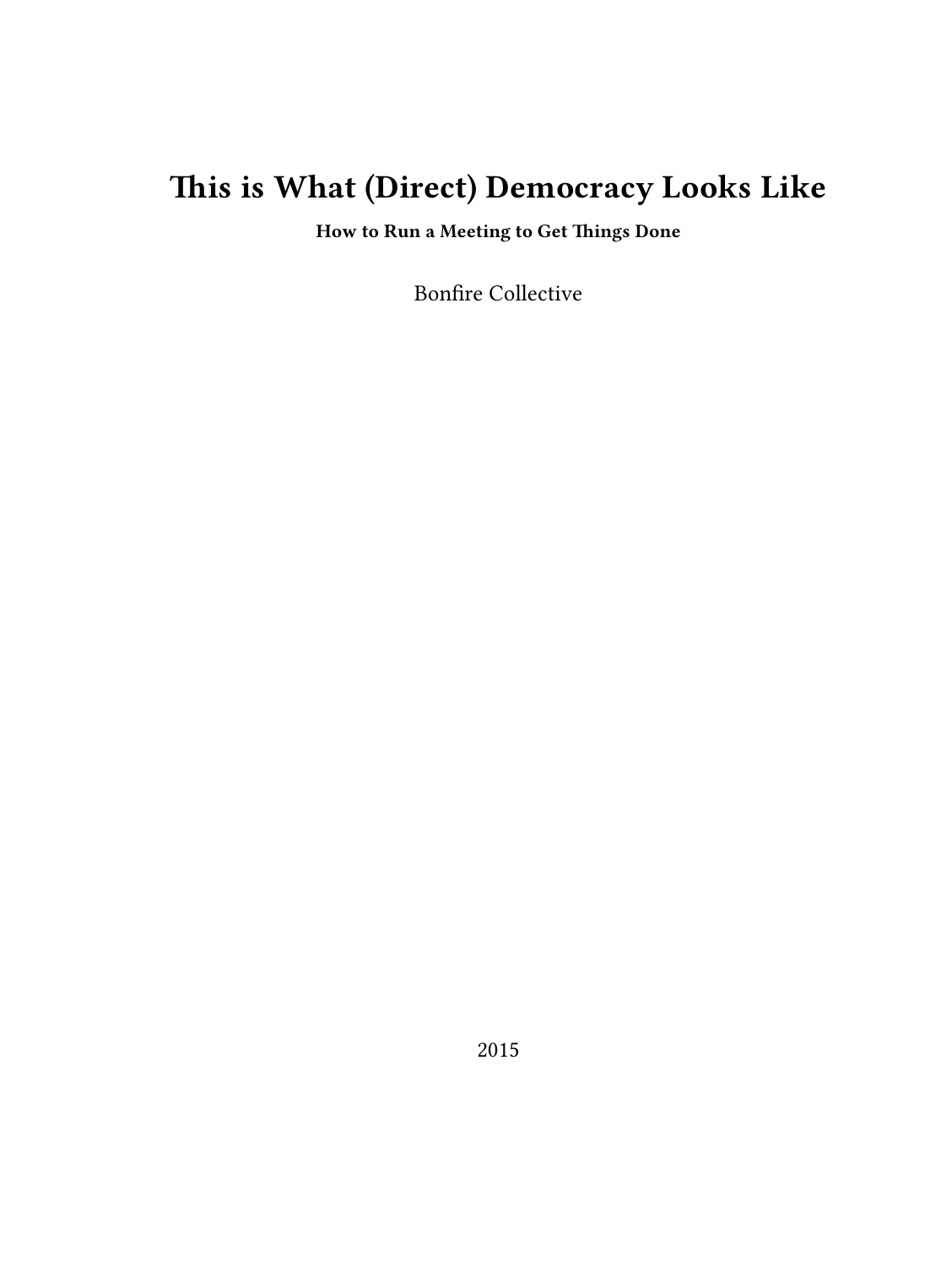## **Contents**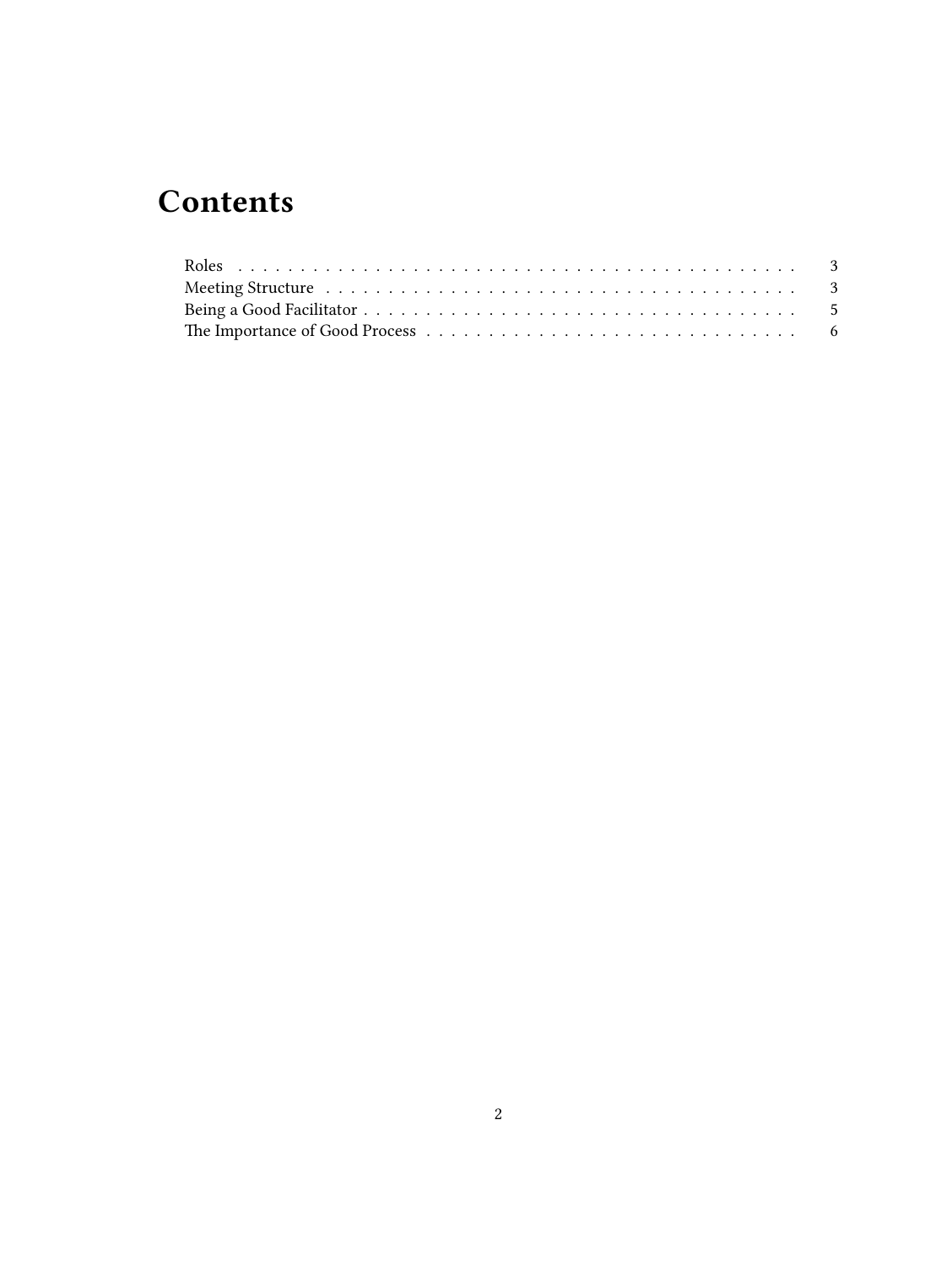This guide is about one way to run a meeting if you want to make decisions democratically and get things done. The most common problem with democratic meetings is that people talk a lot but don't arrive at binding decisions. We have found that following the meeting process laid out in this guide helps us to always move towards action while still welcoming the voices of everyone. We find other meeting formats, such as Robert's Rules of Order, too unwieldy to teach and too easy for power-hungry people to manipulate. Before we begin, we should note a couple of features about our collective that account for why this process works so well for us. First, we have a membership list and only members may vote. Second, in order to become a member, applicants need to agree with a document called our "Points of Unity", which lays our political and practical principles. We recommend that you ask applicants to skip a meeting so that their candidacy can be discussed. Sometimes we deny people membership if we don't think they will work well with the rest of the collective. This meeting process may not work for people with widely divergent worldviews. However, if there is general agreement among your group and your members are committed to democracy, our method will probably help you to make decisions and get things done.

#### <span id="page-2-0"></span>**Roles**

There are at least three roles you need to have to make a meeting run smoothly: the facilitator, the note-taker, and other members. The facilitator is the person who controls the flow of the meeting in order to explore issues in a disciplined fashion and bring the group to conclusive decisions. The role of facilitator rotates at each meeting. We recommend that the facilitator be the person who took notes during the previous meeting. We proceed through the list of facilitators alphabetically by first name. The note-taker also rotates. Note-takers should write legibly so that their notes can be read by others.

Additionally, note-takers should be careful about what sorts of things go into the notes: discussions of actions of questionable legality should never be recorded, for example. Finally, other members of the group bring issues to discuss, make proposals, and vote.

### <span id="page-2-1"></span>**Meeting Structure**

- 1. To begin, the facilitator calls the meeting to order and prompts everyone to introduce themselves and say how they would like to be referred to (e.g. names and preferred pronouns). Optionally, the facilitator can also ask engage in a quick informal discussion by asking everyone to answer a question of the facilitator's choice.
- 2. The facilitator then asks for announcements and reportbacks. Announcements are bits of new information that the group may want to know, while reportbacks are check-ins about tasks that members agreed to perform between meetings. Announcement and reportbacks should be brief.
- 3. The facilitator then asks the group for items to be included in the meeting agenda. The agenda will determine what the group discusses for the rest of the meeting. As the group names topics, the note-taker creates an unordered list. When the list of desired topics is complete, the facilitator decides the order in which topics should be discussed. Sometimes,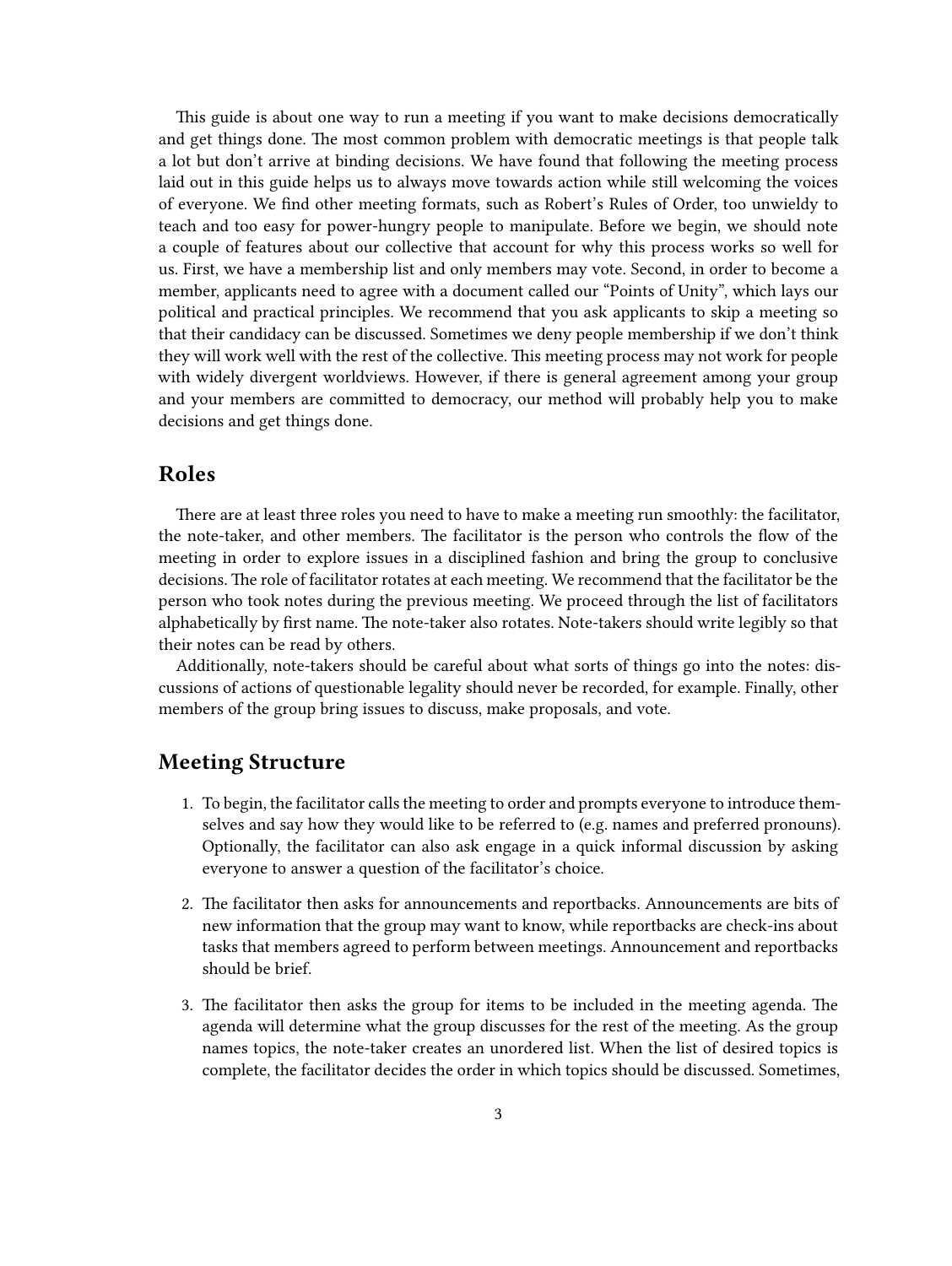it is obvious that topics should be merged or split depending on the complexity of the issue, so the facilitator should be prepared to make this decision as well. Often issues brought up during announcements and reportbacks will require action from the group and should be made into agenda items. It may also be useful to ask the note-taker to read through last meeting's minutes in order to recall current projects. While the meeting agenda is being constructed, the facilitator may want to do a time check to determine whether any members need to leave early as this may influence the order of agenda items.

4. When the agenda is complete, the facilitator announces the first agenda item and invites attendees to speak. If multiple people begin to speak at once, the facilitator should immediately take stack by declaring one person to be the speaker and the other person to be on stack. For example, "Jonas, go ahead. Mary, you're on stack, then Juan." Taking stack prevents some people from dominating the discussion. In a big meeting, you may need to ask everyone to raise their hands before speaking. Some meetings will require you to be more vigilant about taking stack than others, but when in doubt, it never hurts to take stack.

When it is time for the group to make a decision about an issue, ask for a carefully worded proposal from any group member, e.g. "OK, Lola, would you like to propose that?" Once the proposal has been made, ask "Any discussion?" to open the floor for comment and debate. If necessary, amend the proposal, then open the floor for discussion again. When discussion and debate has ended, bring the proposal to a vote. Members can vote yes (thumbs up), no (thumbs down), or stand aside (thumb sideways). Non-members can be encouraged to practice voting, but their votes do not actually count. Because our collective runs on consensus, even a single "no" vote, also known as a hard block, means the proposal does not pass. Members should only hard block on proposals that, if adopted, would make them want to leave the group. In most well-run egalitarian groups, hard blocks almost never happen. Stand-asides do not block proposals, but instead indicate a lack of genuine enthusiasm for the idea or a potential conflict of interest. If you see too many stand-asides, you should probably have another discussion about that issue before moving forward. When a proposal passes, this proposal becomes official group policy moving forward and remains in effect until another proposal contradicting it is passed. It is good practice to have a policy that votes are only binding if the group has quorum, meaning that at least 2/3 of the members are present for voting or reachable by phone. Your group may choose to use a standard other than consensus in order to pass proposals. We recommend that you set the bar at least at a 2/3 majority vote in order to keep the group from splintering into factions.

The closing of each agenda item should entail a vote or a bottom- line. Bottom lines are an individual promise to complete a task, e.g. "I bottom-line asking Nathan to table at that event." As the facilitator, help attendees to make their bottom-lines as specific as possible so that the group understands what is about to happen.

5. When the meeting agenda has concluded, go around the circle and ask each person to repeat their bottom-lines to the group. This is good practice for memory, accountability, and bookkeeping, but it also reveals whether someone has accidentally taken on more than they can reasonably handle. Bottom-lines are sometimes exchanged during this final moment of the meeting, so be sure to carefully note who ends up volunteering for what.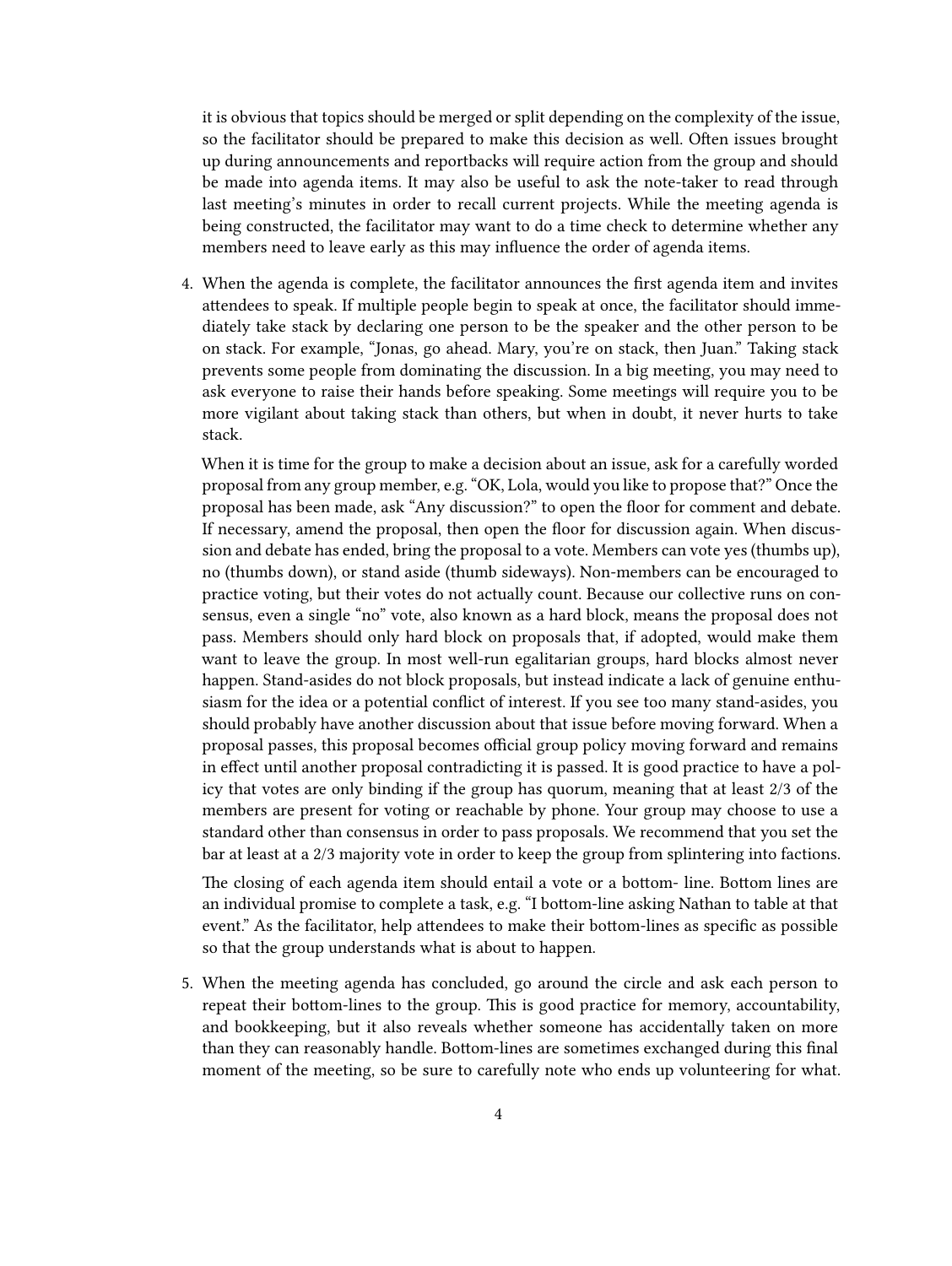Remember that in the case of bottom-lines, there is no general "we will do  $x$ " – there is only "I will do x" and "I will also do x" because bottom-lines without individual assignees are unlikely to get done. If you have any doubt that a bottom-line will be completed, ask a second person to volunteer to help achieve that bottom-line too. Once the agenda has been concluded and the bottom lines reviewed, the facilitator can bring the meeting to a close. When the meeting is over, try not to unofficially continue the meeting in other spaces and media. Only highly time-sensitive issues should be discussed via other channels in between meetings. While we certainly discuss important issues outside of meetings, we try not to build consensus on specific voting issues outside of meetings. This kind of backroom dealing weakens the democratic process.

### <span id="page-4-0"></span>**Being a Good Facilitator**

We believe being a strong facilitator of democratic meetings makes you an asset to your community. As facilitator, you are temporarily the most powerful person in the room. Strong facilitation leads to excellent meetings. Some people enjoy this power, but others find it uncomfortable. Remember that you are doing a service to the group by being a strong facilitator and that next week someone else will hold that power. Even well-intentioned discussions of important issues can go off track. As the facilitator, it's your job to draw the line and redirect the conversation. You have the power to interrupt anybody and call any discussion to order – use it.

In general, if the process is going too fast then slow it down, if it's going too slow then speed it up. When members complain about the speed of the meeting, listen. Encourage people to use hand signals for "me too" (wiggly fingers). If someone is talking too much, say, "I think we need to move this along because we have a big agenda today" (usually true). When people come in late, do not review the early part of the meeting for them – they can look at the notes later. There is no project so valuable that it is incapable of being derailed by lack of discipline in how time is used.

In your attempt to bring the group to decisions you have a few tools in your toolbox. If the group seems generally in favor of an issue but you haven't heard from everyone, watch for body language that indicates that someone who is silent might not agree. Ask that person their opinion, or risk being surprised by a hard block during voting. If the group seems truly lost on how to approach an issue, you can propose to table it until next meeting so that someone can do more research or seek outside advice. If you have a hunch that everyone agrees but the group seems unsure, consider taking a straw poll – a nonbinding vote on the proposal at hand – in order to figure out who the real dissenters are and then focus on their objections. If the group is generally in agreement except for one or two people, consider directly asking those people to amend the proposal to make it something they would agree to – often it's an easy fix. Read *Come Hell or High Water* (2009) by AK Press for an extended discussion of group dynamics that affect group decision-making.

Not every issue can or should be handled during a meeting. For example, if someone is straining the collective process by talking too much, you should approach them outside of the meeting to explain that they need to make more space for others. Legally, open discussion of illegal actions during meetings can form the basis of a conspiracy charge that can be used to target the whole group, including those who chose not to participate in illegal activities. Keep this in mind as you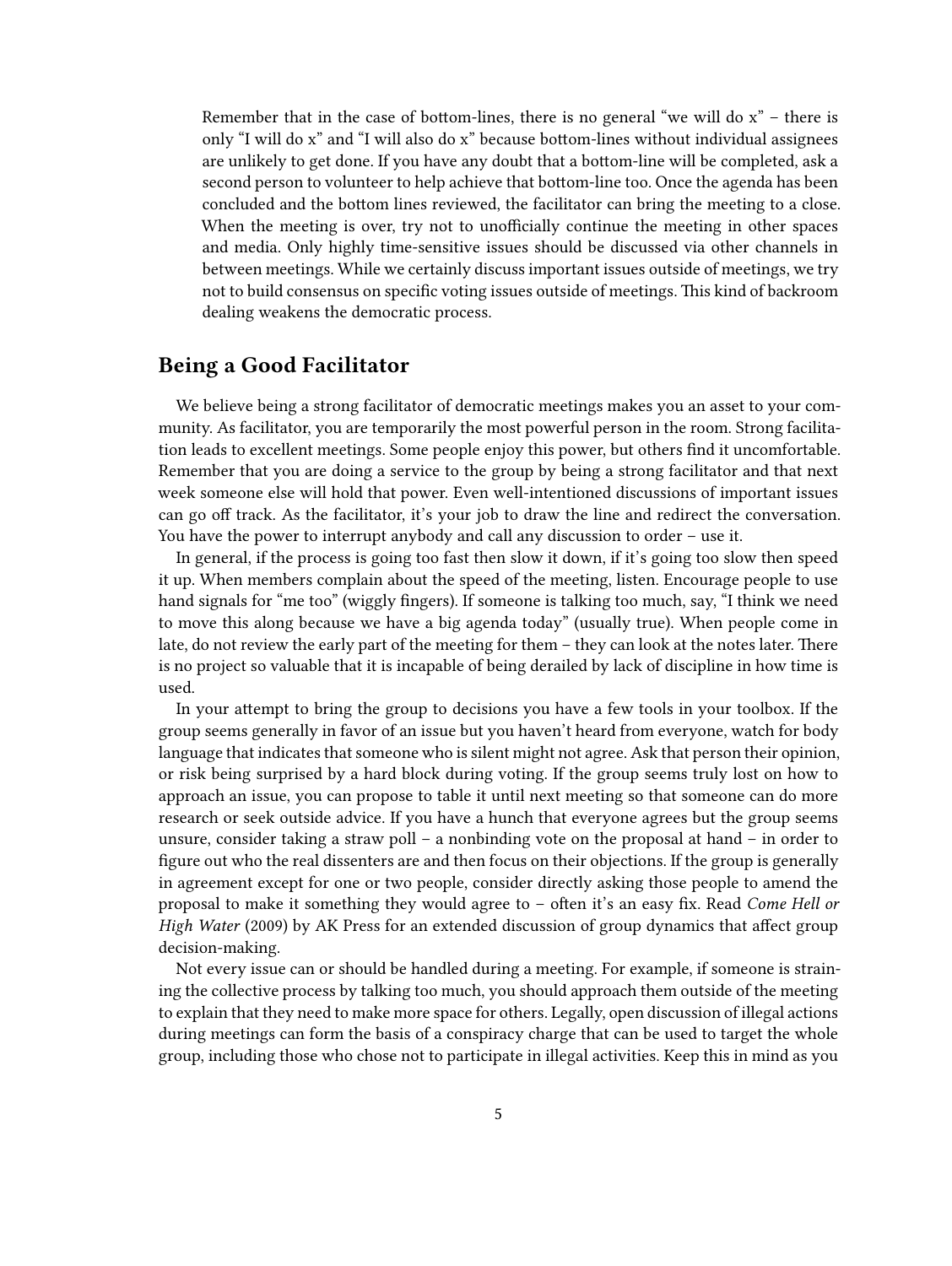decide what issues to discuss in open meetings. It is the facilitator's job to guide the discussion appropriately.

#### <span id="page-5-0"></span>**The Importance of Good Process**

If the group is violating its own guidelines, highlight this fact by declaring a point of process. This phrase is a big "yield" sign that communicates that we are at risk of drifting away from the principles of democratic decision-making. For example, if a member is so eager to pass a proposal that they opt to skip the discussion and go straight to a vote, declaring a point of process can remind the group to slow down and have a real discussion. Other violations of process are more subtle, such as pushing the group into certain actions through communications with outside members (e.g. "I know we voted on doing the event on Thursday, but when I talked to the venue they said it had to be Friday, so I signed us up for Friday."). Activism tends to attract powerful personalities and every now and then one of us tries to push an idea a little too hard. There are infinite ways to violate process, so keep an eye out for new trickery. If you aren't sure of a procedure, just ask the group.

One of the features of democracy is that your proposal will not always be approved by the group. Just because the group cannot reach consensus on implementing your idea does not mean you shouldn't do it by yourself. For instance, some protest actions might endanger some members of the group but would be an acceptable risk for others. You can do that stuff – you're just not doing it on behalf of the group.

As a member of a democratic group, you need to be on the lookout for dynamics that seem to perpetuate the powerlessness of certain people within your group. If particular people consistently break process – say so. If somebody is a chronic interrupter, ask them to raise their hand so that you can recognize them as being on stack. Any group, no matter how intentional in its design, is capable of devolving into old power dynamics that plague most of society. It is an unfortunate possibility that, if you are committed to democracy, your meetings may be the only place that some members feel truly respected. Cherish this hard-won democratic territory – and fight to expand it.